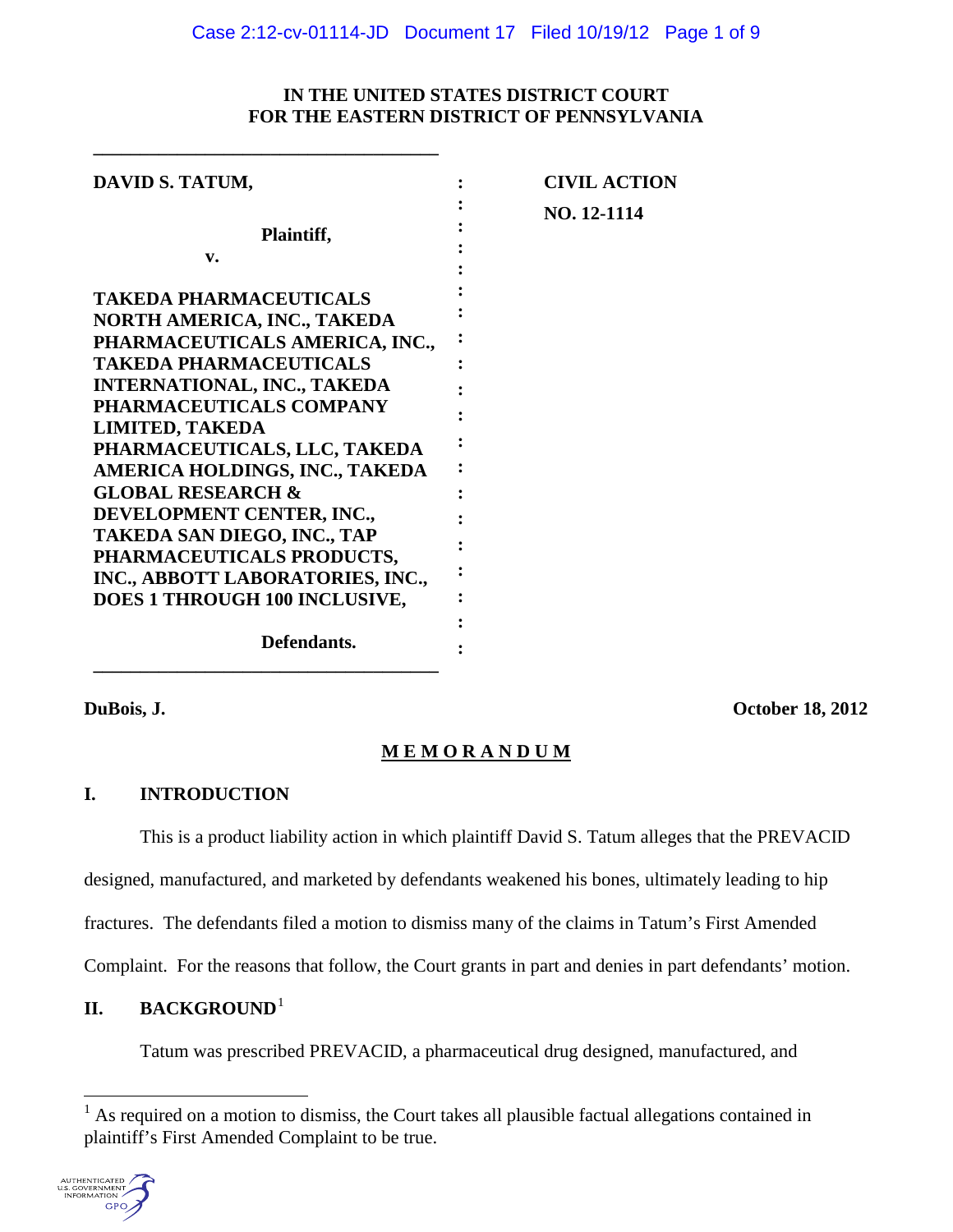### Case 2:12-cv-01114-JD Document 17 Filed 10/19/12 Page 2 of 9

marketed by defendants. (Am. Compl. 3, 7.) After taking PREVACID, Tatum began feeling pain in his left hip, and he was later diagnosed with Stage III Avascular Necrosis. (Id. at 7.) Tatum's bones became weakened or brittle, causing multiple fractures. (Id. at 8.) As a result, he underwent total hip replacement surgery. (Id. at 7.)

Tatum claims that defendants were aware of the risks of PREVACID, but chose not to disclose them. His First Amended Complaint contains fourteen counts: Count I – equitable tolling of applicable statute of limitations; Count II – negligence; Count III – negligent failure to adequately warn; Count IV – negligence per se; Count V – negligent misrepresentation; Count VI – breach of express warranty; Count VII – breach of implied warranty for a particular purpose; Count VIII – breach of implied warranty of merchantability; Count IX – strict product liability: defective design; Count  $X$  – strict product liability: manufacturing defect; Count XI – strict product liability: failure to warn; Count XII – fraudulent concealment; Count XIII – unjust enrichment; and Count XIV – violations of Pennsylvania Unfair Trade Practices and Consumer Protection Law. Tatum additionally alleges that he is entitled to punitive damages.

Defendants have moved to dismiss Count I, Counts V to XIV, and the request for punitive damages.

## **III. STANDARD OF REVIEW**

To survive a motion to dismiss under Rule 12(b)(6), a civil plaintiff must allege facts that "'raise a right to relief above the speculative level.'" Victaulic Co. v. Tieman, 499 F.3d 227, 234 (3d Cir. 2007) (quoting Bell Atl. Corp. v. Twombly, 550 U.S. 544, 555 (2007)). A complaint must contain "sufficient factual matter, accepted as true, to 'state a claim to relief that is plausible on its face.'" Ashcroft v. Iqbal, 556 U.S. 662, 678 (2009) (quoting Twombly, 550 U.S. at 570). "[T]he tenet that a court must accept as

2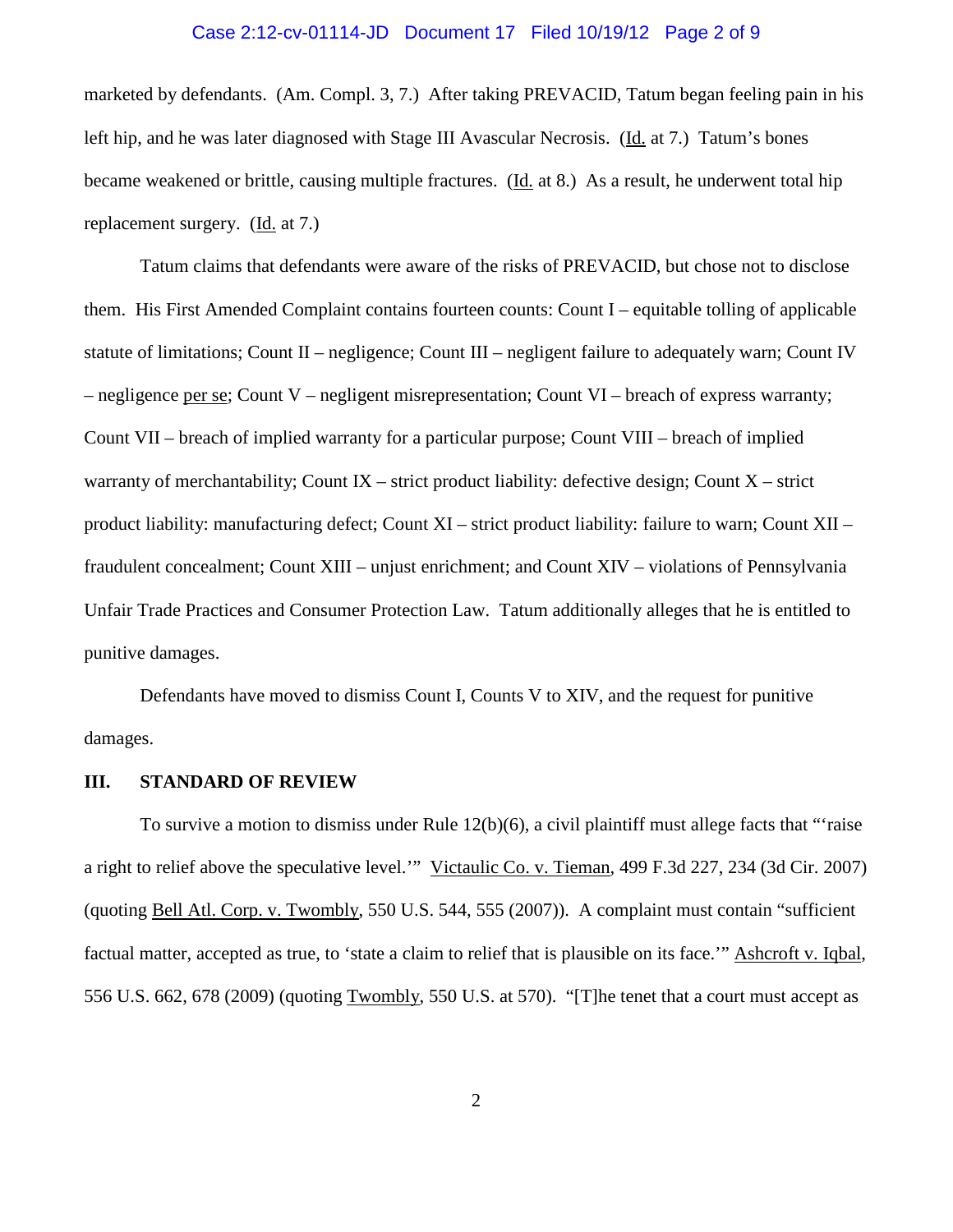### Case 2:12-cv-01114-JD Document 17 Filed 10/19/12 Page 3 of 9

true all of the allegations contained in a complaint is inapplicable to legal conclusions. Threadbare recitals of the elements of a cause of action, supported by mere conclusory statements, do not suffice." Id.

## **IV. DISCUSSION**

Defendants have moved to dismiss eleven of the fourteen counts in the First Amended Complaint, in addition to Tatum's request for punitive damages. The Court will address each in turn.

#### A. Count I: Equitable Tolling

Defendants initially move to dismiss Tatum's claim for equitable tolling alleged in Count I. Tatum alleges that "[t]he running of any statute of limitations has been tolled by reason of Defendants' fraudulent concealment." (Am. Compl. 11.) Fraudulent concealment is a doctrine which "serves to toll the running of the statute of limitations." Fine v. Checcio, 582 Pa. 253, 271 (2005). Unlike the tort of fraudulent concealment alleged in Count XII, this doctrine is not an independent cause of action. Thus, Count I is dismissed with prejudice.

It appears that by moving to dismiss Count I, defendants are also attempting to attack Tatum's tort claims, which are subject to a two-year statute of limitations. See 42 PA. CONS. STAT. ANN. § 5524; Mest v. Cabot Corp., 449 F.3d 502, 510 (2006). Generally, "a limitations defense must be raised in the answer, since Rule 12(b) does not permit it to be raised by motion." Robinson v. Johnson, 313 F.3d 128, 134 (3d Cir. 2002). However, the "Third Circuit Rule" allows defendants to raise a limitations defense in a Rule 12(b)(6) motion where the "time alleged in the statement of a claim shows that the cause of action has not been brought within the statute of limitations." Id. at 135.

Tatum filed his initial Complaint on March 1, 2012. (Compl. 35.) In his First Amended Complaint, he states that "[a]t no point prior to March 2010 had Plaintiff experienced any type of abnormal hip pain . . . ." (Am. Compl. 7.) As this allegation falls within the two-year period, the Court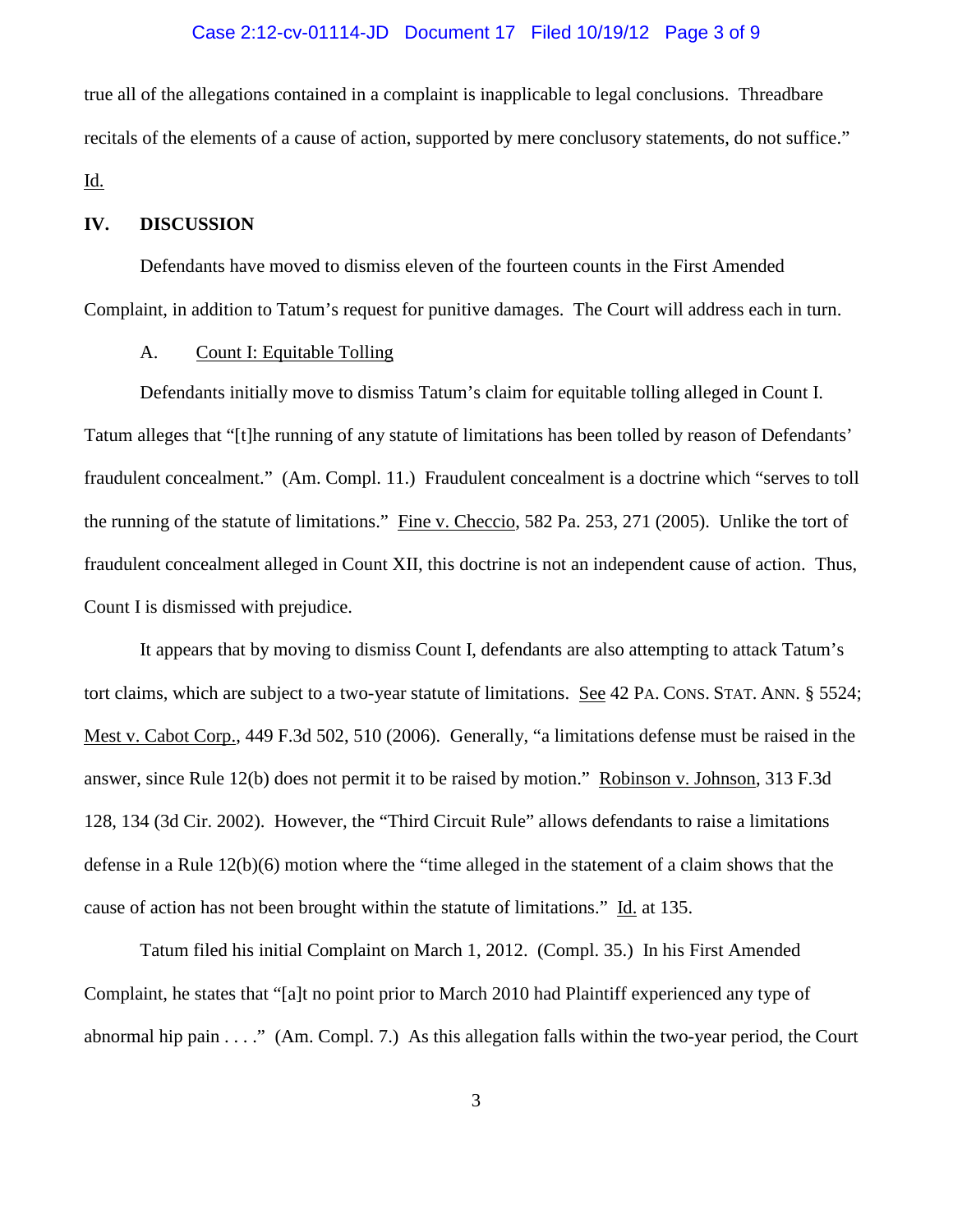#### Case 2:12-cv-01114-JD Document 17 Filed 10/19/12 Page 4 of 9

will not dismiss any claims on statute of limitations grounds on the present state of the record.

## B. Counts IX, X, and XI: Strict Liability Claims

The Court next addresses Tatum's strict liability claims. Counts IX and XI which assert claims for strict liability based on design defect and strict liability based on failure to warn are not permitted under Pennsylvania law. Applying comment k to § 402A of the Restatement (Second) of Torts, the Pennsylvania Supreme Court ruled that "where the adequacy of warnings associated with prescription drugs is at issue, the failure of the manufacturer to exercise reasonable care to warn of dangers, i.e., the manufacturer's negligence, is the only recognized basis of liability." Hahn v. Richter, 543 Pa. 558, 563 (1996). As a result, Tatum cannot bring strict liability claims for design defect or failure to warn.

Count X which alleges a claim of strict liability based on manufacturing defect, however, is permissible. Many courts have interpreted Hahn broadly to preclude all strict liability claims. See Doughtery v. C.R. Bard, Inc., No. 11-6048, 2012 WL 2940727, at \*4 (E.D. Pa. July 18, 2012) (collecting cases). However, this Court agrees with the decision in Doughtery, where the court concluded that strict liability claims for manufacturing defects are not prohibited. See id. at \*4-6; Killen v. Stryker Spine, No. 11-1508, 2012 WL 4498865, at \*3-4 (W.D. Pa. Sept. 28, 2012).

Tatum's claims in Count IX for strict liability based on design defect and Count XI for strict liability based on failure to warn are dismissed with prejudice. The strict liability claim based on manufacturing defect asserted in Count X is permitted under Pennsylvania Law. Thus, the motion to dismiss with respect to the claim for strict liability based on manufacturing defect asserted in Count X is denied.

## C. Counts VI, VII, and VIII: Breach of Warranty Claims

Defendants further move to dismiss Tatum's breach of warranty claims. In his First Amended Complaint, Tatum alleges breach of implied warranty of merchantability in Count VIII, breach of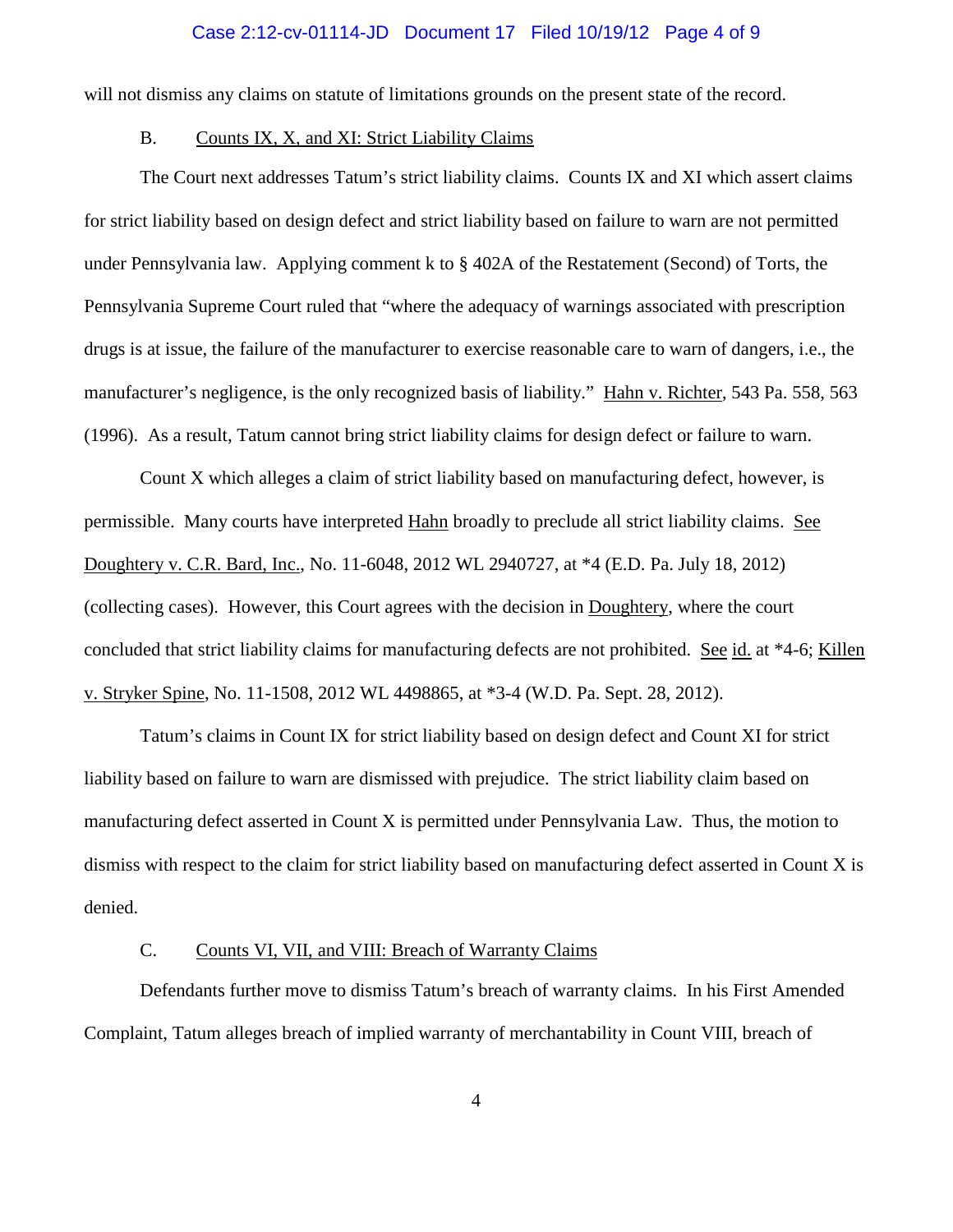#### Case 2:12-cv-01114-JD Document 17 Filed 10/19/12 Page 5 of 9

implied warranty for a particular purpose in Count VII, and breach of express warranty in Count VI.

# (a) Counts VII and VIII: Breach of Implied Warranty of Fitness for a Particular Purpose and Breach of Implied Warranty of Merchantability

"[T]he theories of strict liability and breach of the implied warranty of merchantability are parallel theories of recovery, one in contract and the other in tort." Doughtery, 2012 WL 2940727 at \*7 (internal quotations omitted). As discussed above, strict liability claims based on design defect or failure to warn are not permissible in Pennsylvania. "It would thus be inconsistent to exempt a manufacturer . . . from strict liability under comment k and apply a negligence standard to determine liability for a design defect or a failure to warn, but allow a plaintiff to recover for the same alleged defect under a theory of breach of the implied warranty of merchantability." Id. The same analysis applies to the implied warranty of fitness for a particular purpose. Both claims are not cognizable under Pennsylvania law to the extent they are based on a design defect or failure to warn, but are permissible if based on manufacturing defect or any other theory. Thus, the motion to dismiss with respect to the claims, as limited by this Memorandum, for breach of the implied warranty fitness for a particular purpose asserted in Count VII and for breach of the implied warranty of merchantability asserted in Count VIII is denied.

## (b) Count VI: Breach of Express Warranty

Tatum's remaining breach of warranty claim is for breach of express warranty. Federal courts are split concerning whether an express warranty claim against prescription drug manufacturers is permissible under Pennsylvania law. Id. (collecting cases). This Court concludes that such a claim is permitted. "While the reasoning of comment k may prevent certain warranties or promises from being implied by law," that is not a "basis for declining to enforce a contractual promise expressly and voluntarily made by a manufacturer of prescription drugs or devices." Id. Thus, the motion to dismiss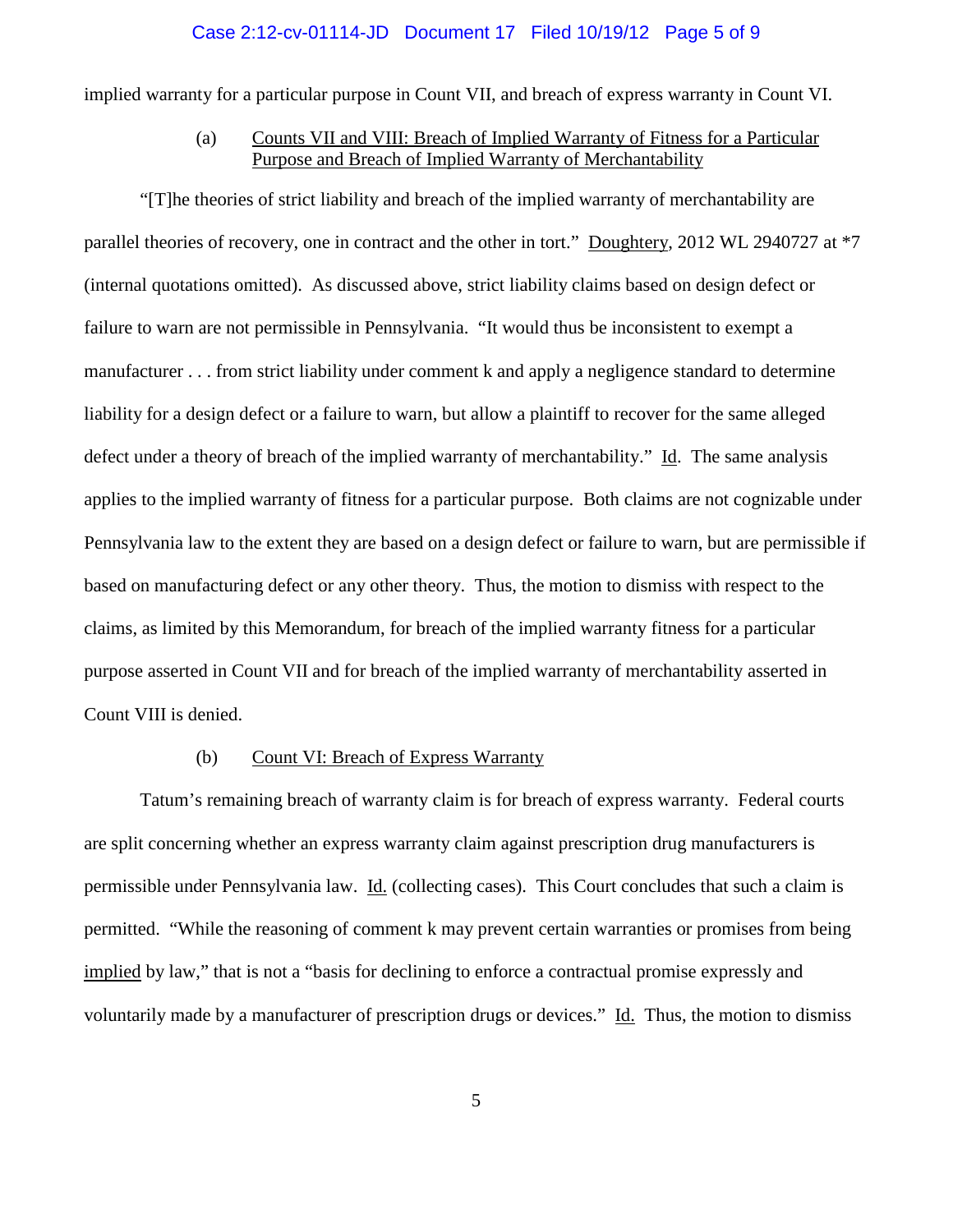#### Case 2:12-cv-01114-JD Document 17 Filed 10/19/12 Page 6 of 9

with respect to the claim for breach of an express warranty asserted in Count VI is denied.

## D. Count V: Negligent Misrepresentation

Defendants additionally move to dismiss Tatum's claim for negligent misrepresentation alleged in Count V because Tatum failed to allege his claim with the particularity required by Federal Rule of Civil Procedure 9(b). Although a plaintiff must plead negligent misrepresentation with a degree of specificity, Rule 9(b) does not govern negligent misrepresentation claims. Brandow Chrysler Jeep Co. v. DataScan Techs. 511 F.Supp.2d 529, 537 (E.D. Pa. 2007); but see Scott v. Bimbo Bakeries, USA, Inc., 2012 WL 645905, at \*5 (E.D. Pa. Feb. 29, 2012) (noting "that there is disagreement among the district courts within the Third Circuit regarding the pleading standard that applies to claims of negligent misrepresentation."). Tatum alleges that defendants falsely represented "that PREVACID was safe and fit for its intended purpose, was of merchantable quality, did not produce any dangerous side effects, and had been adequately tested." (Am. Compl. 18.) This is a sufficiently specific allegation. Thus, the motion to dismiss with respect to the claim for negligent misrepresentation asserted in Count V is denied.

# E. Counts XII and XIV: Fraudulent Concealment and Violations of Pennsylvania's Unfair Trade Practices and Consumer Protection Law

Defendants next move to dismiss Tatum's claims for fraudulent concealment alleged in Count XII and for violations of Pennsylvania's Unfair Trade Practices and Consumer Protection Law, 73 PA. CONS. STAT. ANN. §§ 201-1 et seq. (UTPCPL) alleged in Count XIV. Fraudulent concealment "has the same elements as intentional misrepresentation except in the case of intentional non-disclosure, the party intentionally conceals a material fact rather than making an affirmative misrepresentation." Bortz v.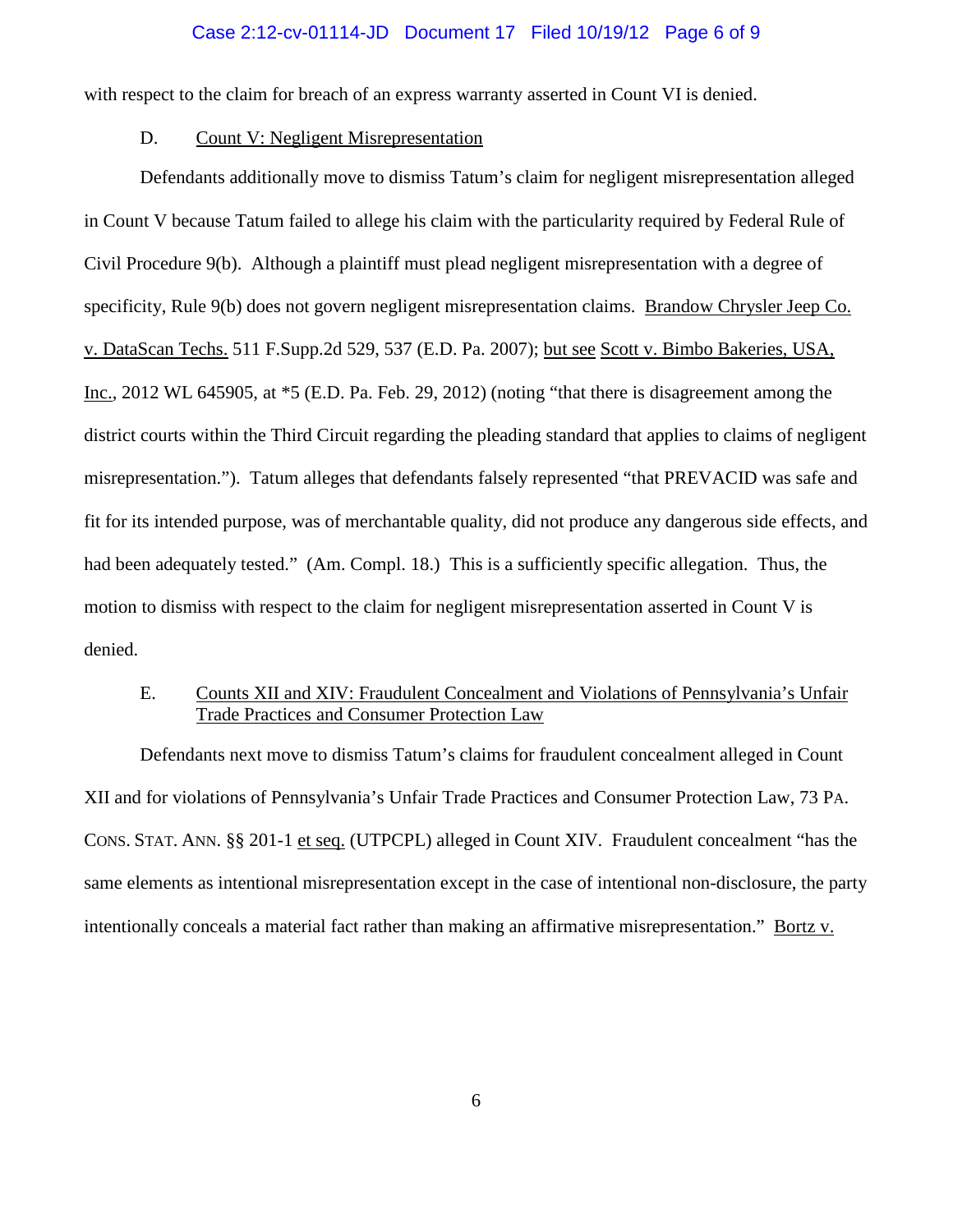#### Case 2:12-cv-01114-JD Document 17 Filed 10/19/12 Page 7 of 9

Noon, 556 Pa. 489, 499 (1999) (internal quotations omitted). $2$ 

Section 201-3 of the UTPCPL makes "[u]nfair methods of competition and unfair or deceptive acts or practices in the conduct of any trade or commerce . . . unlawful." Section 201-2(4)(xxi), the socalled "catch-all" definition, defines "[u]nfair methods of competition and unfair or deceptive acts or practices" as "[e]ngaging in any other fraudulent or deceptive conduct which creates a likelihood of confusion or of misunderstanding." "A plaintiff may succeed under the catch-all provision by satisfying the elements of common-law fraud." Vassalotti v. Wells Fargo Bank, N.A. 732 F.Supp.2d 503 (E.D. Pa 2010). The fraud can be based on the intentional concealment of information. Meeks-Owens v. Indymac Bank, F.S.B., 557 F.Supp.2d 566, 579 (M.D. Pa. 2008). Thus, Tatum's claims for fraudulent concealment and for violations of the UTPCPL overlap.

Defendants argue that both claims, which are based on intentional conduct, should be dismissed because they "do not rest on a theory of negligence." (Def. Mot. 12.) For this proposition, defendants cite the Pennsylvania Supreme Court's statement in Hahn that "where the adequacy of warnings associated with prescription drugs is at issue, the failure of the manufacturer to exercise reasonable care to warn of dangers, i.e., the manufacturer's negligence, is the only recognized basis of liability." 543 Pa. at 563.

This Court disagrees. The court in Hahn stated that a seller of prescription drugs must not only warn of risks of which he reasonably should have knowledge, but also warn of risks of which he did, in fact, have knowledge. Id. at 561. Accordingly, Hahn does not preclude claims where the plaintiff alleges that the seller had knowledge of the risks of prescription drugs and intentionally concealed them.

<span id="page-6-0"></span><sup>&</sup>lt;sup>2</sup> The elements of intentional misrepresentation or fraud are: "(1) A representation; (2) which is material to the transaction at hand; (3) made falsely, with knowledge of its falsity or recklessness as to whether it is true or false; (4) with the intent of misleading another into relying on it; (5) justifiable reliance on the misrepresentation; and, (6) the resulting injury was proximately caused by the reliance." Id.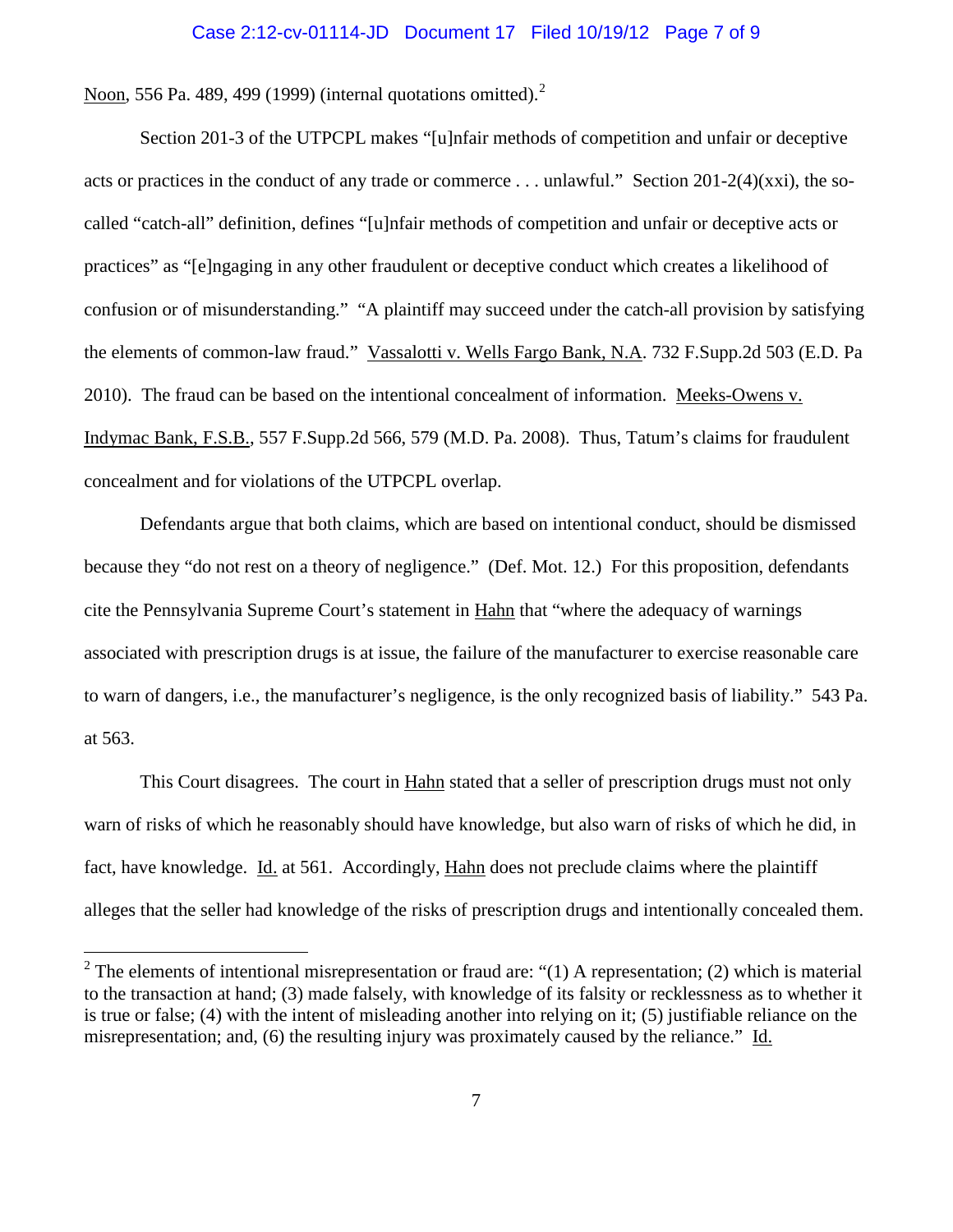### Case 2:12-cv-01114-JD Document 17 Filed 10/19/12 Page 8 of 9

For this reason, the motion to dismiss with respect to the claims for fraudulent concealment asserted in Count XII and for violations of Pennsylvania's Unfair Trade Practices and Consumer Protection Law asserted in Count XIV is denied. Since Tatum has stated a claim under the "fraud prong" of the catchall provision of the UTPCPL, the Court does not address the "deceptive conduct" prong of the catch-all provision or the other provisions of the UPTCPL referenced in the First Amended Complaint.

## F. Count XIII: Unjust Enrichment

Defendants also move to dismiss Tatum's claim for unjust enrichment alleged in Count XIII. "Under Pennsylvania law, the plaintiff must demonstrate that he conferred a benefit on the defendant, that the defendant knew of the benefit and accepted or retained it, and that it would be inequitable to allow the defendant to keep the benefit without paying for it." Zafarana, 724 F.Supp. 2d at 560. However, "[u]njust enrichment is not a substitute for failed tort claims in Pennsylvania . . . ." Id. (internal citations omitted).

This is not a case in which a claim for unjust enrichment is appropriate. Specifically, there is no allegation that defendants refused to provide a service or goods after Tatum provided defendants with a benefit. See id. at 561. Thus, Tatum's claim in Count XIII for unjust enrichment is dismissed with prejudice.

### G. Punitive Damages

Finally, defendants move to dismiss Tatum's request for punitive damages. Defendants argue that under Pennsylvania law, punitive damages are not an independent cause of action. Kirkbride v. Lisbon Contractors, Inc., 521 Pa. 97, 101 (1989). That is correct. However, Tatum did not assert an independent claim for punitive damages in the First Amended Complaint. Rather, he requested punitive damages as a remedy. Punitive damages are properly alleged in the First Amended Complaint.

8